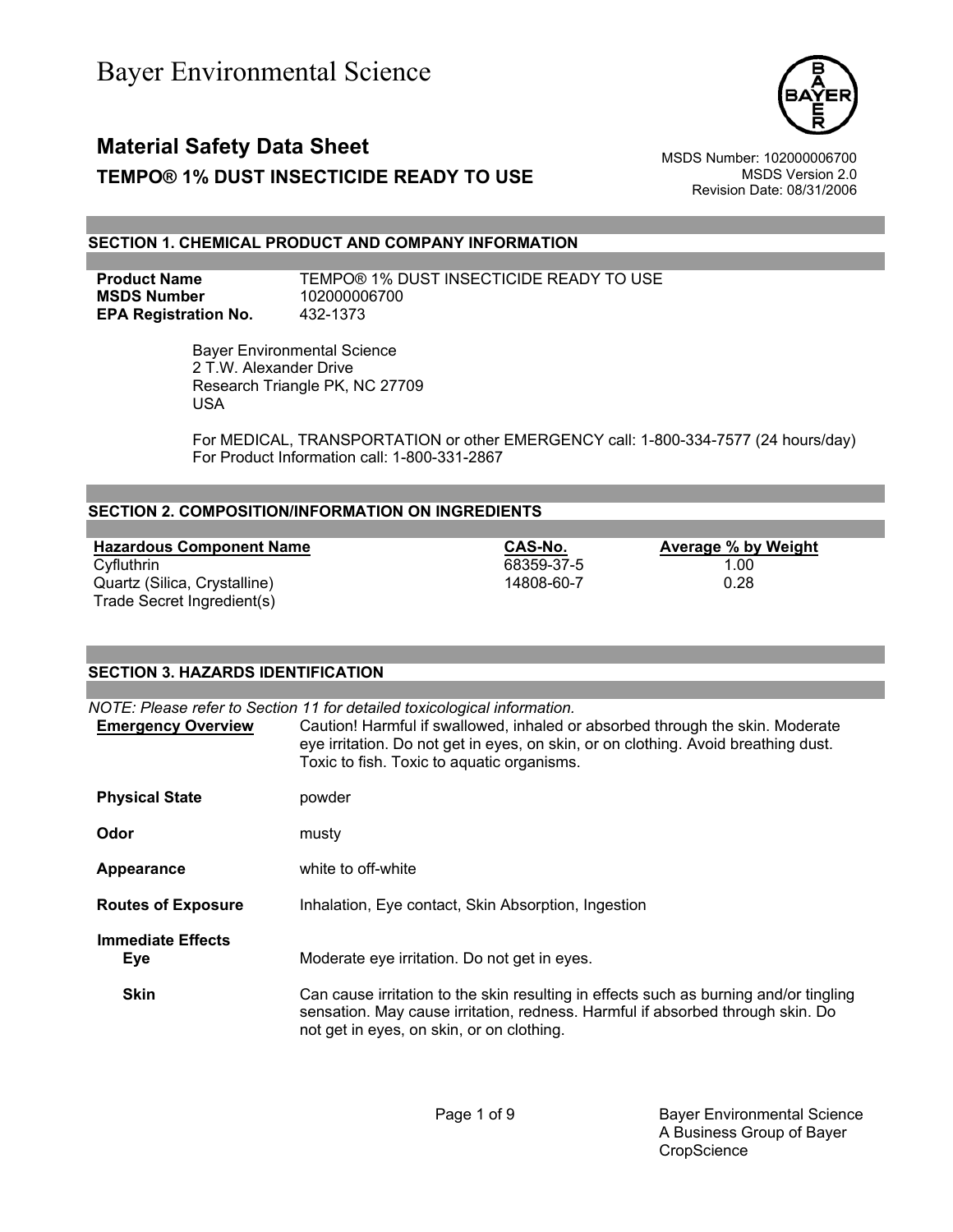

# **Material Safety Data Sheet**<br>TEMPO® 1% DUST INSECTICIDE READY TO USE<br>MSDS Version 2.0 **TEMPO® 1% DUST INSECTICIDE READY TO USE**

| Ingestion                                                  | Harmful if swallowed. Do not take internally.                                                                                                                                                                                                                                                                                                                                                                                                                                                                                                                                                                                                                       |
|------------------------------------------------------------|---------------------------------------------------------------------------------------------------------------------------------------------------------------------------------------------------------------------------------------------------------------------------------------------------------------------------------------------------------------------------------------------------------------------------------------------------------------------------------------------------------------------------------------------------------------------------------------------------------------------------------------------------------------------|
| <b>Inhalation</b>                                          | Harmful if inhaled. May cause upper respiratory tract irritation. Avoid breathing<br>dust.                                                                                                                                                                                                                                                                                                                                                                                                                                                                                                                                                                          |
| <b>Chronic or Delayed</b><br>Long-Term                     | This product is not listed as a carcinogen by ACGIH, NTP, IARC or OSHA.<br>However, it may contain crystalline silica (quartz), a substance which has been<br>listed as a carcinogen by ACGIH, NTP and IARC. Crystalline silica is a naturally-<br>occurring mineral component of many sands and clays. Although the<br>carcinogenic potential of crystalline silica in humans is controversial, it must be<br>considered if it is inhaled under excessive exposure conditions. The respirable<br>portion of the silica that may be contained in this product, however, is small,<br>such that inhalation exposure during anticipated conditions of use is minimal. |
| <b>Medical Conditions</b><br><b>Aggravated by Exposure</b> | No specific medical conditions are known which may be aggravated by exposure<br>to this product. As with all materials which can cause upper respiratory tract<br>irritation, persons with a history of asthma, emphysema, or hyperreactive<br>airways disease may be more susceptible to overexposure. Pulmonary and<br>respiratory diseases may be aggravated by exposure to respirable crystalline<br>silica.                                                                                                                                                                                                                                                    |

# **SECTION 4. FIRST AID MEASURES**

| General                                       | When possible, have the product container or label with you when calling a<br>poison control center or doctor or going for treatment.                                                                                                                                                                  |
|-----------------------------------------------|--------------------------------------------------------------------------------------------------------------------------------------------------------------------------------------------------------------------------------------------------------------------------------------------------------|
| Eye                                           | Hold eye open and rinse slowly and gently with water for 15-20 minutes.<br>Remove contact lenses, if present, after the first 5 minutes, then continue rinsing<br>eye. Call a physician or poison control center immediately.                                                                          |
| <b>Skin</b>                                   | Wash off immediately with plenty of water for at least 15 minutes. Take off<br>contaminated clothing and shoes immediately. Call a physician or poison control<br>center immediately.                                                                                                                  |
| Ingestion                                     | Call a physician or poison control center immediately. Rinse out mouth and give<br>water in small sips to drink. DO NOT induce vomiting unless directed to do so by<br>a physician or poison control center. Never give anything by mouth to an<br>unconscious person. Do not leave victim unattended. |
| <b>Inhalation</b>                             | Move to fresh air. If person is not breathing, call 911 or an ambulance, then give<br>artificial respiration, preferably mouth-to-mouth if possible. Call a physician or<br>poison control center immediately.                                                                                         |
| <b>Notes to Physician</b><br><b>Treatment</b> | There is no specific antidote. Appropriate supportive and symptomatic treatment<br>as indicated by the patient's condition is recommended.                                                                                                                                                             |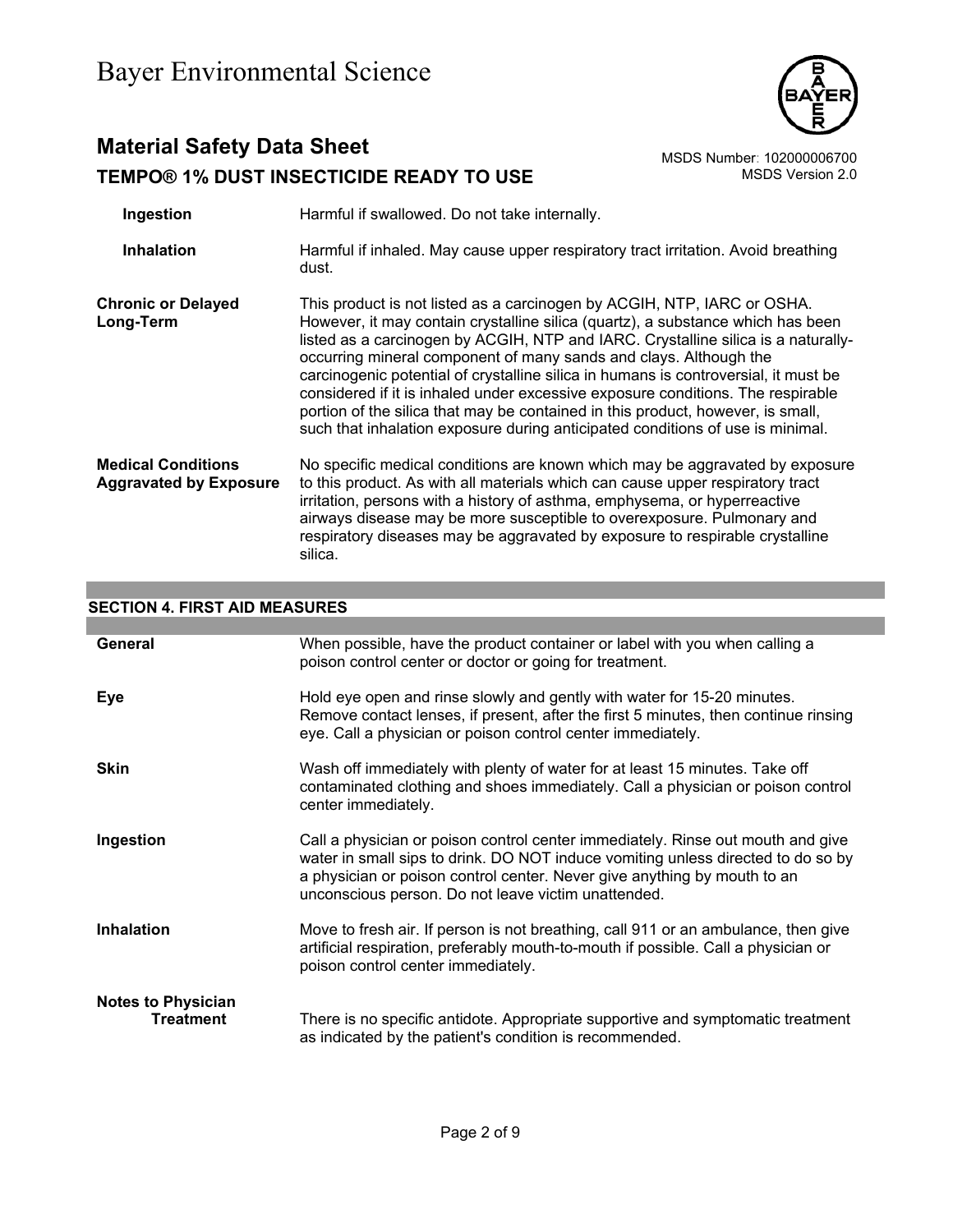

# **Material Safety Data Sheet**<br>102000006700 MSDS Number: 102000006700<br>1.0.MSDS Version 2 **TEMPO® 1% DUST INSECTICIDE READY TO USE**

## **SECTION 5. FIRE FIGHTING MEASURES**

| <b>Suitable Extinguishing</b><br>Media      | water, dry chemical                                                                                                                                                                                                                                               |
|---------------------------------------------|-------------------------------------------------------------------------------------------------------------------------------------------------------------------------------------------------------------------------------------------------------------------|
| <b>Fire Fighting</b><br><b>Instructions</b> | Keep out of smoke. Fight fire from upwind position. Cool closed containers<br>exposed to fire with water spray. Dike area to prevent runoff and contamination<br>of water sources. Equipment or materials involved in pesticide fires may become<br>contaminated. |
|                                             | Firefighters should wear NIOSH approved self-contained breathing apparatus<br>and full protective clothing.                                                                                                                                                       |

### **SECTION 6. ACCIDENTAL RELEASE MEASURES**

| <b>Personal Precautions</b>    | Keep unauthorized people away. Isolate hazard area. Avoid contact with spilled<br>product or contaminated surfaces.                                                                               |
|--------------------------------|---------------------------------------------------------------------------------------------------------------------------------------------------------------------------------------------------|
| <b>Methods for Cleaning Up</b> | Avoid dust formation. Sweep up or vacuum up spillage and collect in suitable<br>container for disposal. Clean contaminated floors and objects thoroughly,<br>observing environmental regulations. |
| <b>Additional Advice</b>       | Use personal protective equipment. Do not allow to enter soil, waterways or<br>waste water canal.                                                                                                 |

### **SECTION 7. HANDLING AND STORAGE**

| <b>Handling Procedures</b>                    | Handle and open container in a manner as to prevent spillage.                                                                                                                                                                                  |
|-----------------------------------------------|------------------------------------------------------------------------------------------------------------------------------------------------------------------------------------------------------------------------------------------------|
| <b>Storing Procedures</b>                     | Store in a cool, dry place and in such a manner as to prevent cross<br>contamination with other pesticides, fertilizers, food, and feed. Store in original<br>container and out of the reach of children, preferably in a locked storage area. |
| Work/Hygienic<br><b>Procedures</b>            | Wash hands thoroughly with soap and water after handling and before eating,<br>drinking, chewing gum, using tobacco, using the toilet or applying cosmetics.                                                                                   |
|                                               | Take off contaminated clothing and shoes immediately. Then wash thoroughly<br>and put on clean clothing.                                                                                                                                       |
|                                               | Remove Personal Protective Equipment (PPE) immediately after handling this<br>product. Before removing gloves clean them with soap and water. As soon as<br>practical, wash thoroughly and change into clean clothing.                         |
| <b>Min/Max Storage</b><br><b>Temperatures</b> | Do not transport or store below -18 °C / -0 °F<br>30 day average temperature is not to exceed 37.8°C / 100°F.                                                                                                                                  |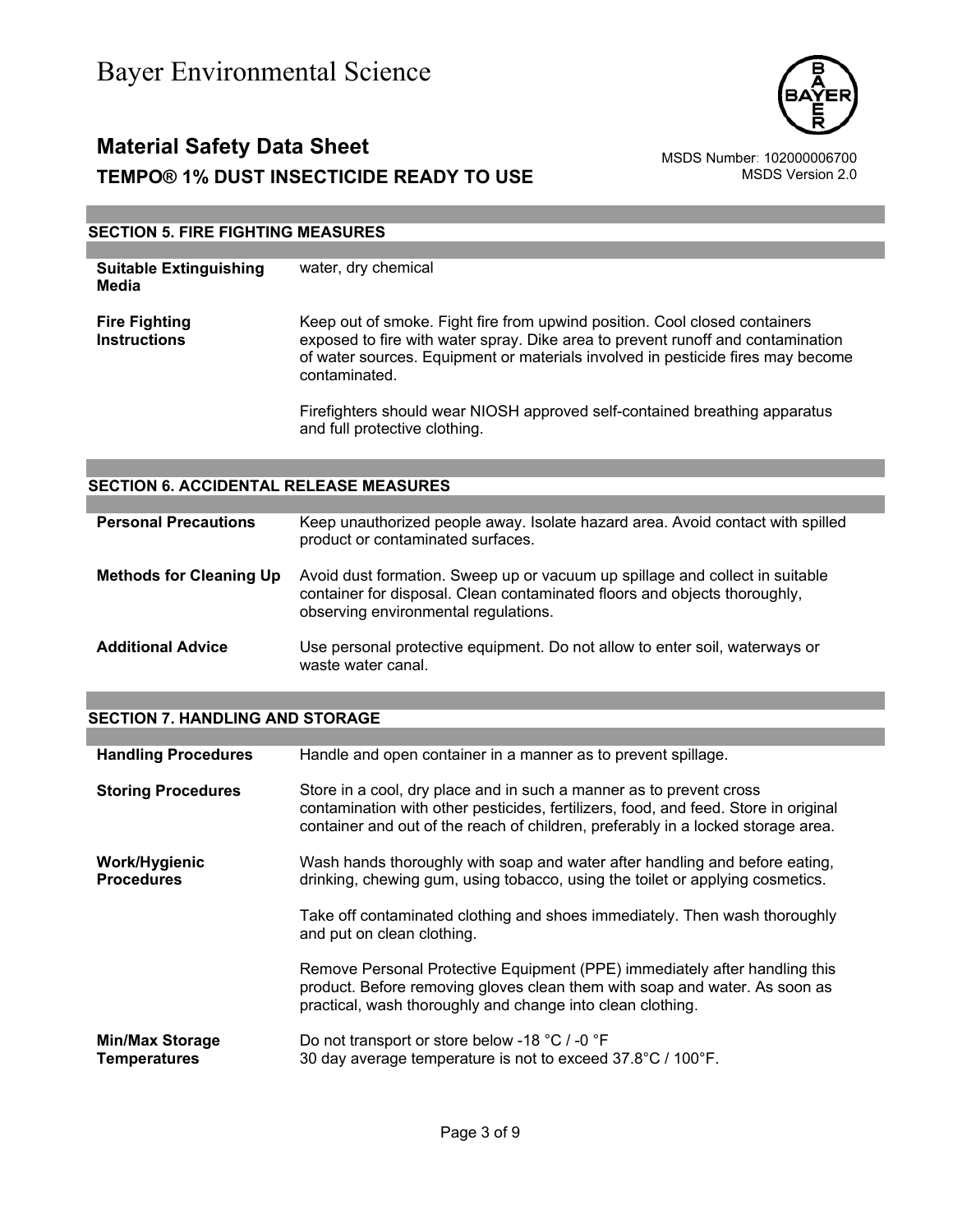

# **Material Safety Data Sheet**<br>TEMPO® 1% DUST INSECTICIDE READY TO USE<br>MSDS Version 2.0 **TEMPO® 1% DUST INSECTICIDE READY TO USE**

| <b>SECTION 8. EXPOSURE CONTROLS / PERSONAL PROTECTION</b> |                                                                                                                                                                                                                        |                                                                                                                |                                                                                                  |                                                             |                                                                                                                                                                                                                                                                                                                                                                                                                            |
|-----------------------------------------------------------|------------------------------------------------------------------------------------------------------------------------------------------------------------------------------------------------------------------------|----------------------------------------------------------------------------------------------------------------|--------------------------------------------------------------------------------------------------|-------------------------------------------------------------|----------------------------------------------------------------------------------------------------------------------------------------------------------------------------------------------------------------------------------------------------------------------------------------------------------------------------------------------------------------------------------------------------------------------------|
| <b>General Protection</b>                                 | Follow all label instructions. Train employees in safe use of the product.                                                                                                                                             |                                                                                                                |                                                                                                  |                                                             |                                                                                                                                                                                                                                                                                                                                                                                                                            |
|                                                           | PPE separately from other laundry.                                                                                                                                                                                     |                                                                                                                |                                                                                                  |                                                             | Follow manufacturer's instructions for cleaning/maintaining PPE. If no such<br>instructions for washables, use detergent and warm/tepid water. Keep and wash                                                                                                                                                                                                                                                               |
| <b>Engineering Controls</b>                               |                                                                                                                                                                                                                        | Maintain exposure levels below the exposure limit through the use of general<br>and local exhaust ventilation. |                                                                                                  |                                                             |                                                                                                                                                                                                                                                                                                                                                                                                                            |
| <b>Eye/Face Protection</b>                                | goggles                                                                                                                                                                                                                |                                                                                                                |                                                                                                  |                                                             |                                                                                                                                                                                                                                                                                                                                                                                                                            |
| <b>Hand Protection</b>                                    | Chemical resistant nitrile rubber gloves                                                                                                                                                                               |                                                                                                                |                                                                                                  |                                                             |                                                                                                                                                                                                                                                                                                                                                                                                                            |
| <b>Body Protection</b>                                    |                                                                                                                                                                                                                        | Wear long-sleeved shirt and long pants and shoes plus socks.                                                   |                                                                                                  |                                                             |                                                                                                                                                                                                                                                                                                                                                                                                                            |
| <b>Respiratory Protection</b>                             | When respirators are required, select NIOSH approved equipment based on<br>actual or potential airborne concentrations and in accordance with the<br>appropriate regulatory standards and/or Industry recommendations. |                                                                                                                |                                                                                                  |                                                             |                                                                                                                                                                                                                                                                                                                                                                                                                            |
| <b>Exposure Limits</b>                                    | Occupational Exposure Limits.                                                                                                                                                                                          |                                                                                                                |                                                                                                  |                                                             | This product contains material which are Trade Secret and may have                                                                                                                                                                                                                                                                                                                                                         |
| Quartz (Silica,<br>Crystalline)                           | 14808-60-7                                                                                                                                                                                                             | <b>ACGIH</b><br><b>ACGIH NIC</b><br><b>NIOSH</b><br>OSHA Z1A<br>Z3<br>Remarks                                  | Form of Exposure<br>Form of Exposure<br>Form of Exposure<br>Form of Exposure<br>Form of Exposure | <b>TWA</b><br>TWA<br><b>REL</b><br><b>TWA</b><br><b>TWA</b> | $0.05$ mg/m $3$<br>Respirable fraction.<br>$0.025$ mg/m3<br>Respirable fraction.<br>$0.05$ mg/m $3$<br>Respirable dust.<br>$0.1$ mg/m $3$<br>Respirable dust.<br>2.4 millions of particles<br>per cubic foot of air<br>Respirable.<br>The value is calculated from<br>a specified equation using a<br>value of 100%. Lower values<br>of % will give higher<br>exposure limits. See<br>regulation for specific<br>equation. |
|                                                           |                                                                                                                                                                                                                        | Z <sub>3</sub><br>Remarks                                                                                      | Form of Exposure                                                                                 | <b>TWA</b>                                                  | $0.1$ mg/m $3$<br>Respirable.<br>The value is calculated from<br>a specified equation using a<br>value of 100%. Lower values                                                                                                                                                                                                                                                                                               |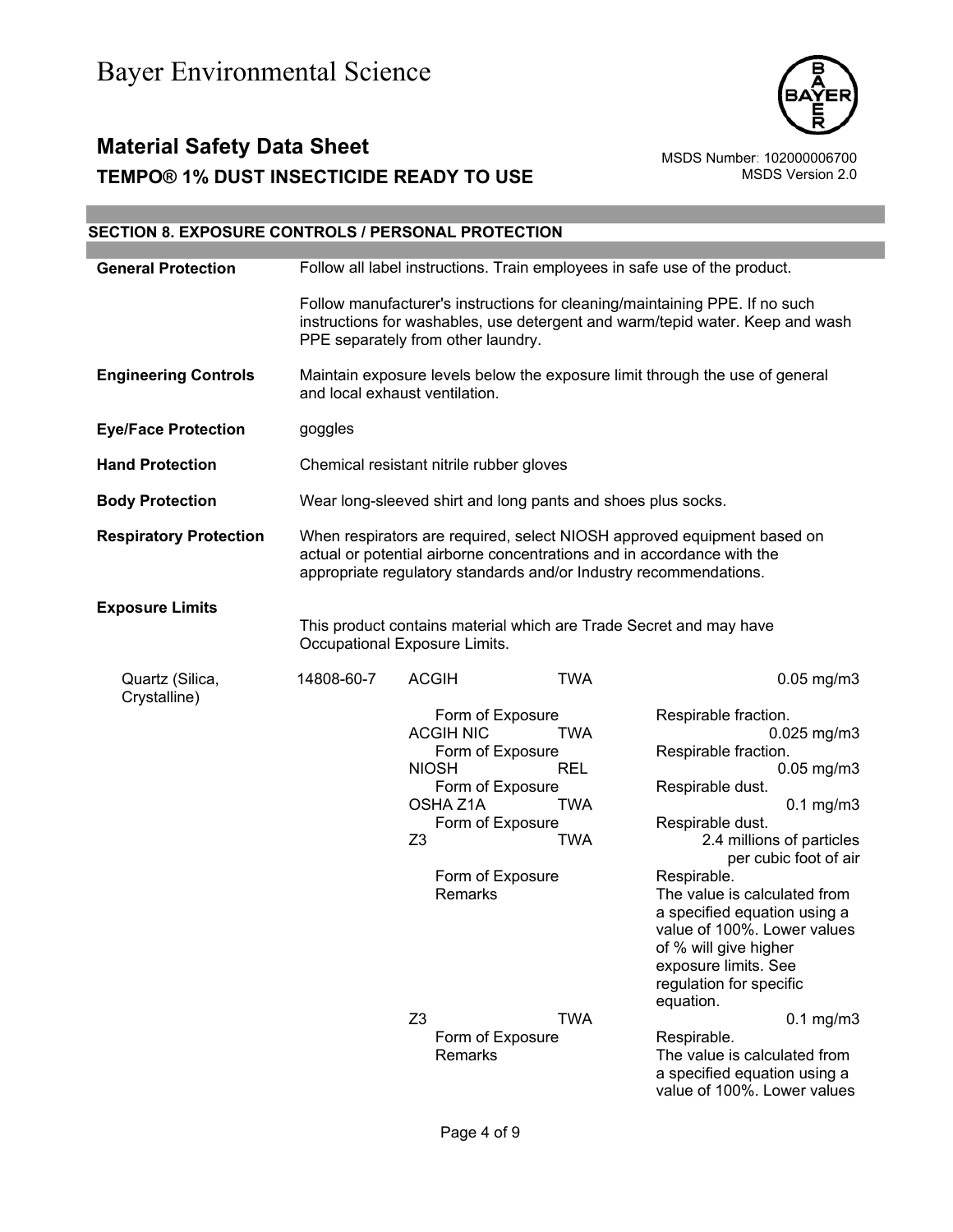# **Material Safety Data Sheet**

## **TEMPO® 1% DUST INSECTICIDE READY**



| MPO® 1% DUST INSECTICIDE READY TO USE |                                                                                                                                         |                                                       | MSDS Number: 102000006700                                                                                                                                                                                                                                                                    | MSDS Version 2.0                                                                  |
|---------------------------------------|-----------------------------------------------------------------------------------------------------------------------------------------|-------------------------------------------------------|----------------------------------------------------------------------------------------------------------------------------------------------------------------------------------------------------------------------------------------------------------------------------------------------|-----------------------------------------------------------------------------------|
|                                       | Z <sub>3</sub><br>Form of Exposure<br><b>Remarks</b>                                                                                    | <b>TWA</b>                                            | of % will give higher<br>exposure limits. See<br>regulation for specific<br>equation.<br>Total dust.<br>The value is calculated from<br>a specified equation using a<br>value of 100%. Lower values<br>of % will give higher<br>exposure limits. See<br>regulation for specific<br>equation. | $0.3$ mg/m $3$                                                                    |
|                                       | US CA OEL<br>Form of Exposure<br>US CA OEL<br>Form of Exposure<br>OSHA Z1<br>Form of Exposure<br>OSHA <sub>Z1</sub><br>Form of Exposure | <b>TWA PEL</b><br>TWA PEL<br><b>PEL</b><br><b>PEL</b> | Respirable dust.<br>Total dust.<br>Respirable fraction.<br>Total dust.                                                                                                                                                                                                                       | $0.1 \text{ mg/m}$ 3<br>$0.3$ mg/m $3$<br>$5 \text{ mg/m}$ 3<br>$15 \text{ mg/m}$ |

## **SECTION 9. PHYSICAL AND CHEMICAL PROPERTIES**

| Appearance                                 | white to off-white                              |
|--------------------------------------------|-------------------------------------------------|
| <b>Physical State</b>                      | powder                                          |
| Odor                                       | musty                                           |
| <b>Bulk Density</b>                        | 61 lb./cu.ft. (packed); 35 lb./cu.ft. (fluffed) |
| <b>Decomposition</b><br><b>Temperature</b> | ca. $500 °C$                                    |

## **SECTION 10. STABILITY AND REACTIVITY**

**Chemical Stability** Stable under recommended storage conditions.

**Conditions to Avoid** Heat, flames and sparks. Exposure to moisture.

## **SECTION 11. TOXICOLOGICAL INFORMATION**

Acute toxicity data has been bridged from a similar formulation containing a higher percentage of the active ingredient, cyfluthrin. The non-acute information pertains to the technical-grade active ingredient.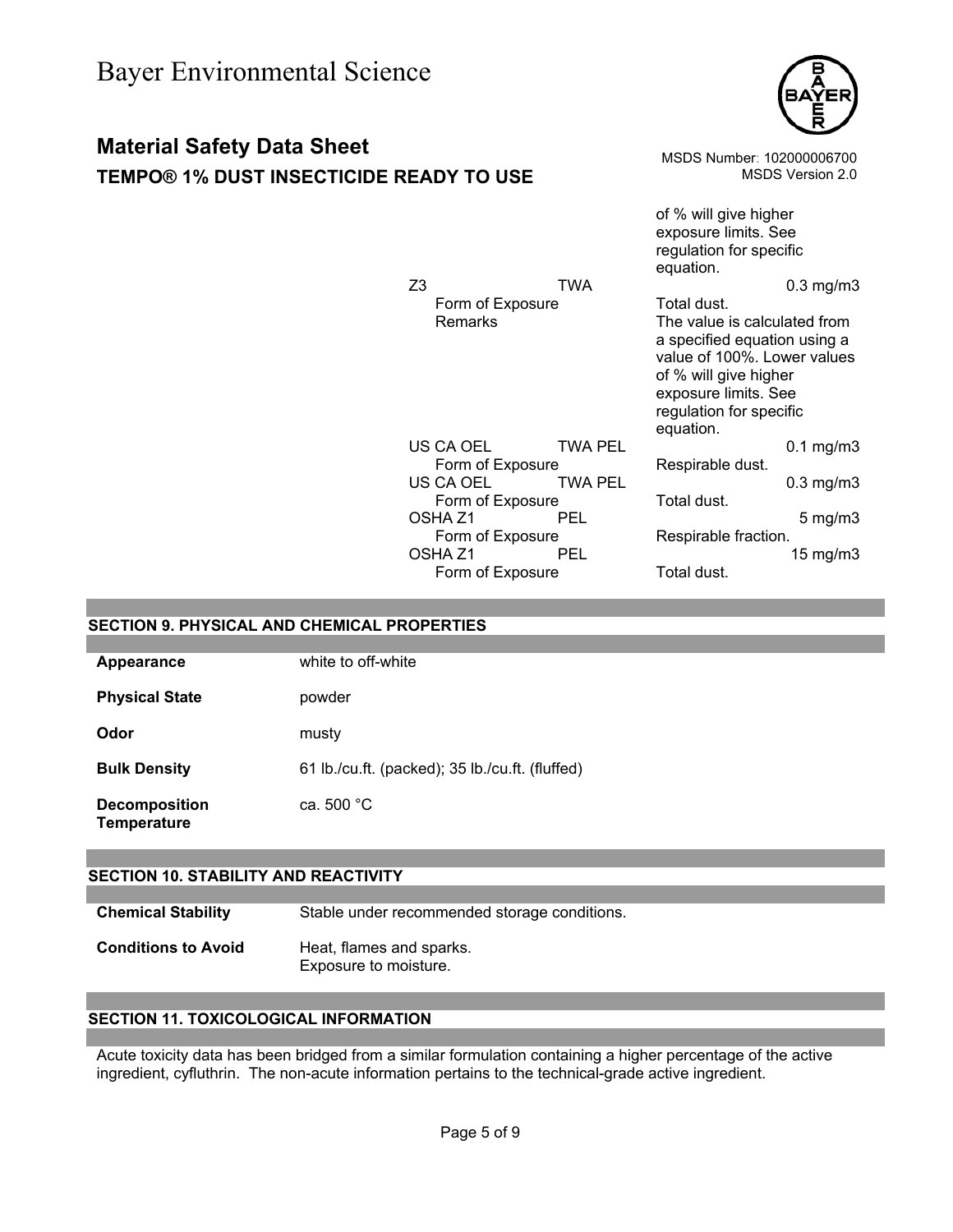

# **Material Safety Data Sheet** Material Safety Data Sheet MSDS Number: 102000006700 **TEMPO® 1% DUST INSECTICIDE READY TO USE MEDICINE ASSESS** MSDS Version 2.0

| <b>Acute Oral Toxicity</b> | male rat: LD50: 3,084 mg/kg |
|----------------------------|-----------------------------|
|                            |                             |

female rat: LD50: 1,733 mg/kg

**Acute Dermal Toxicity** male/female rabbit: LD50: > 2,000 mg/kg

**Acute Inhalation Toxicity** male/female rat: LC50: > 1.18 mg/l Exposure time: 4 h Determined in the form of dust. Highest attainable concentration. No deaths

> male/female rat: LC50: > 4.72 mg/l Exposure time: 1 h Determined in the form of dust. Extrapolated from the 4 hr LC50.

- **Skin Irritation** rabbit: Slight irritation.
- **Eye Irritation rabbit: Mild eye irritation.**
- **Sensitization guinea pig: Non-sensitizing.**

**Chronic Toxicity** In chronic dietary studies in rats treated with cyfluthrin, compound-related effects included decreased body weight gains and slight changes in clinical chemistries.

> In chronic dietary studies in dogs treated with cyfluthrin, compound-related effects were observed at the higher concentrations (>=360 ppm). These effects included an increased incidence of vomiting, decreased body weights, soft feces and clinical neurological symptoms.

### **Assessment Carcinogenicity**

In oncogenicity studies in rats and mice, cyfluthrin was not considered carcinogenic in either species.

| <b>ACGIH</b>                 |            |                       |
|------------------------------|------------|-----------------------|
| Quartz (Silica, Crystalline) | 14808-60-7 | Group A2              |
| <b>NTP</b>                   |            |                       |
| Quartz (Silica, Crystalline) | 14808-60-7 |                       |
| <b>IARC</b>                  |            |                       |
| Quartz (Silica, Crystalline) | 14808-60-7 | Overall evaluation: 1 |
| <b>OSHA</b>                  |            |                       |
| None.                        |            |                       |

**Reproductive & Developmental Toxicity** REPRODUCTION: In reproduction studies in rats treated with cyfluthrin, reproductive effects occurred in conjunction with parental toxicity. Theses effects included reductions in viability, lactation, litter size, feed consumption and body weights. In addition, coarse tremors were observed in offspring at higher concentrations (>=125 ppm).

DEVELOPMENTAL TOXICITY: In developmental toxicity studies in rats treated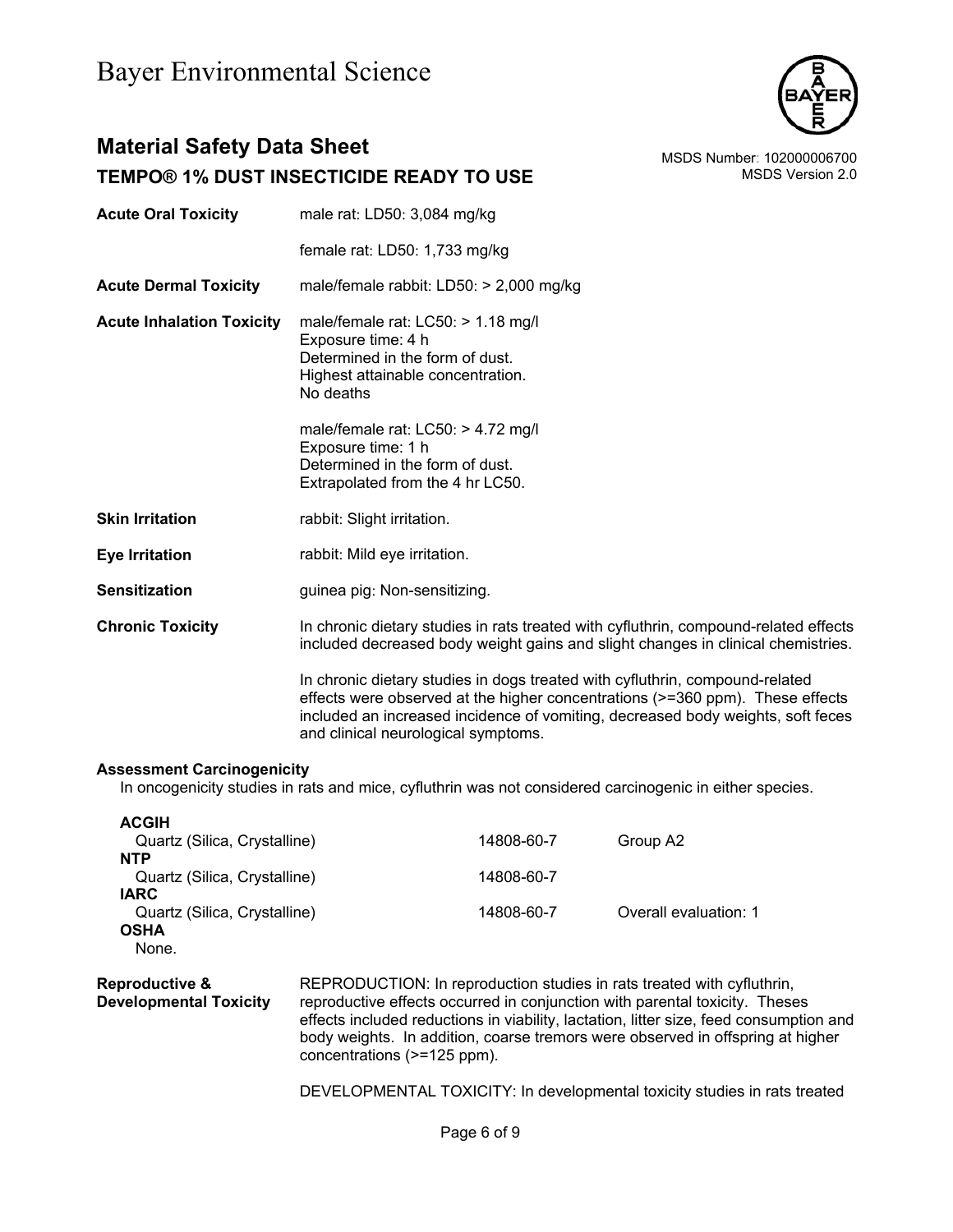

# **Material Safety Data Sheet** Material Safety Data Sheet MSDS Number: 102000006700 **TEMPO® 1% DUST INSECTICIDE READY TO USE** MSDS Version 2.0

with cyfluthrin, there were no embryotoxic or teratogenic effects via the oral route of exposure. When rats were exposed to cyfluthrin via inhalation, embryotoxic effects occurred in conjunction with maternal toxicity. In rabbits treated orally with cyfluthrin, there was an increased incidence of post-implantation losses at maternally toxic dose levels.

**Neurotoxicity** In neurotoxicity studies with cyfluthrin, minimal nerve damage occurred in rats and hens treated by oral gavage. In dermal and inhalation studies, which are more relevant to field exposure, there was no evidence of delayed neurotoxicity in hens treated with cyfluthrin.

**Mutagenicity** Numerous in vitro and in vivo mutagenicity studies have been conducted on cyfluthrin, all of which are negative.

### **SECTION 12. ECOLOGICAL INFORMATION**

**Environmental Precautions**  Do not apply directly to water, to areas where surface water is present or to intertidal areas below the mean high water mark. Do not contaminate surface or ground water by cleaning equipment or disposal of wastes, including equipment wash water. Apply this product as specified on the label.

### **SECTION 13. DISPOSAL CONSIDERATIONS**

| <b>General Disposal</b>   | Pesticide, spray mixture or rinse water that cannot be used according to label                                                                                                                                                                  |
|---------------------------|-------------------------------------------------------------------------------------------------------------------------------------------------------------------------------------------------------------------------------------------------|
| <b>Guidance</b>           | instructions may be disposed of on site or at an approved waste disposal facility.                                                                                                                                                              |
| <b>Container Disposal</b> | Completely empty container into application equipment, then dispose of empty<br>container in a sanitary landfill, by incineration or by other procedures approved<br>by state/provincial and local authorities. Do not re-use empty containers. |

### **SECTION 14. TRANSPORT INFORMATION**

TRANSPORTATION CLASSIFICATION: Not Regulated For Transportation

FREIGHT CLASSIFICATION: Insecticides or Fungicides, N.O.I., other than poison

### **SECTION 15. REGULATORY INFORMATION**

This product contains material(s) which are Trade Secret and are on various Regulatory Lists. These material(s) are not listed below.

**EPA Registration No.** 432-1373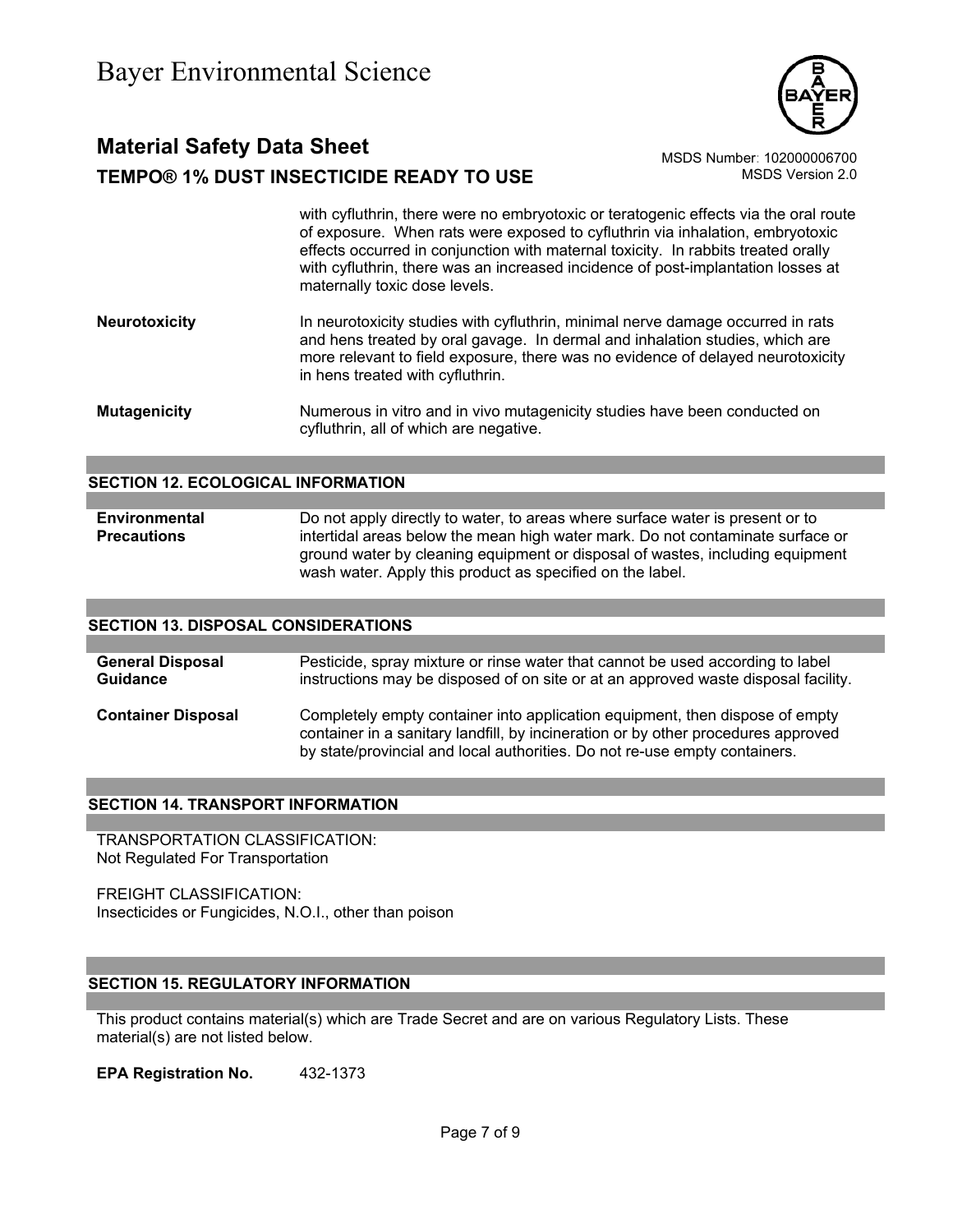

## **Material Safety Data Sheet**<br>TEMPO® 1% DUST INSECTICIDE READY TO USE MSDS Number: 102000006700 **TEMPO® 1% DUST INSECTICIDE READY TO USE US Federal Regulations TSCA list** Quartz (Silica, Crystalline) 14808-60-7 **US. Toxic Substances Control Act (TSCA) Section 12(b) Export Notification (40 CFR 707, Subpt D)** None. **SARA Title III - Section 302 - Notification and Information** None. **SARA Title III - Section 313 - Toxic Chemical Release Reporting** Cyfluthrin 68359-37-5 1.0% **US States Regulatory Reporting CA Prop65** This product contains a chemical known to the State of California to cause cancer. Quartz (Silica, Crystalline) 14808-60-7 This product does not contain any substances known to the State of California to cause reproductive harm. **US State Right-To-Know Ingredients** Cyfluthrin 68359-37-5 NJ Quartz (Silica, Crystalline) 14808-60-7 IL, MA, MN, RI **Canadian Regulations Canadian Domestic Substance List**  Quartz (Silica, Crystalline) 14808-60-7 **Environmental CERCLA**  None. **Clean Water Section 307 Priority Pollutants**  None. **Safe Drinking Water Act Maximum Contaminant Levels**  None. **International Regulations European Inventory of Existing Commercial Substances (EINECS)**  Cyfluthrin 68359-37-5 Quartz (Silica, Crystalline) 14808-60-7 **SECTION 16. OTHER INFORMATION**

NFPA 704 (National Fire Protection Association): Health - 2 Flammability - 1 Reactivity - 0 Others - none 0 = minimal hazard, 1 = slight hazard, 2 = moderate hazard, 3 = severe hazard, 4 = extreme hazard

Reason to Revise: Re-numbered due to system update; Updated sections as needed.